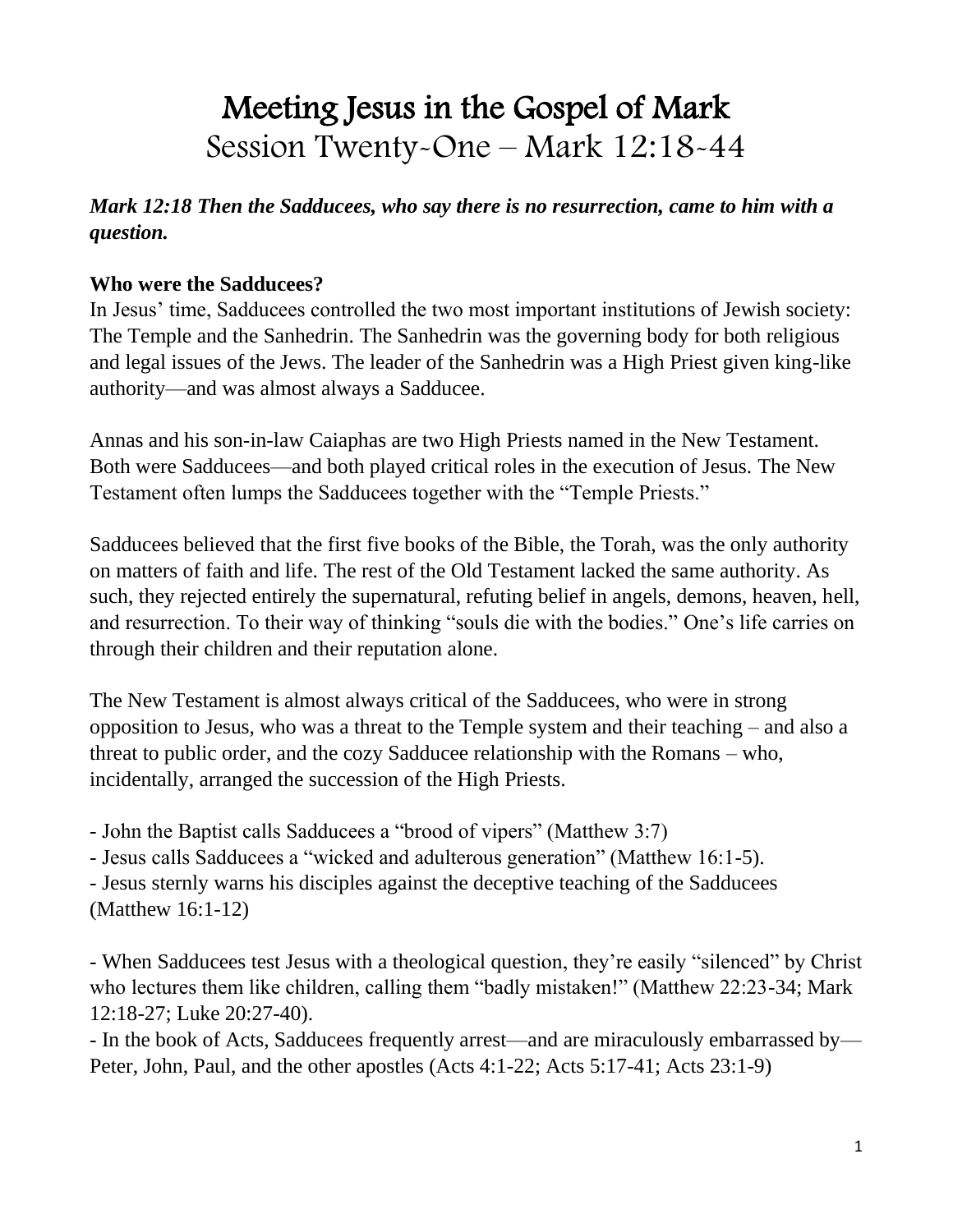*Mark 12:19 "Teacher," they said, "Moses wrote for us that if a man's brother dies and leaves a wife but no children, the man must marry the widow and raise up offspring for his brother.* 

**Deuteronomy 25:5-6** *- If brothers are living together and one of them dies without a son, his widow must not marry outside the family. Her husband's brother shall take her and marry her and fulfill the duty of a brother-in-law to her. 6 The first son she bears shall carry on the name of the dead brother so that his name will not be blotted out from Israel.*

**Genesis 38:6-8 -** *Judah got a wife for Er, his firstborn, and her name was Tamar. 7 But Er, Judah's firstborn, was wicked in the Lord's sight; so the Lord put him to death. 8 Then Judah said to Onan, "Sleep with your brother's wife and fulfill your duty to her as a brother-in-law to raise up offspring for your brother."*

*Mark 12:20-23 Now there were seven brothers. The first one married and died without leaving any children. 21 The second one married the widow, but he also died, leaving no child. It was the same with the third. 22 In fact, none of the seven left any children. Last of all, the woman died too. 23 At the resurrection whose wife will she be, since the seven were married to her?"*

#### **Designed to Mock**

The Sadducees are not asking the question with sincerity, but with an intention to mock Jesus, and all those who hold to belief in Resurrection (for example, the Pharisees). Oftentimes, people who ask difficult questions are not looking for an answer, but are using the questions as a form of attack or ridicule. Jesus answers sincere questions with sincerity, but often gives harsh answers to "trick" questions.

#### *Mark 12:24 Jesus replied, "Are you not in error because you do not know the Scriptures or the power of God?"*

A harsh answer: Jesus accuses the Sadducees of knowing neither the Scriptures nor the nature of God – a more devastating accusation cannot be given! And Jesus wraps up his answer with*, You are badly mistaken!*

### *Mark 12:26 When the dead rise, they will neither marry nor be given in marriage; they will be like the angels in heaven.*

#### **Heaven is Different than Here**

Any Biblical description of Heaven shows a form of reality and existence far different than that which we know. The visions given to Ezekiel and Isaiah in the Old Testament, and Book of the Revelation in the New Testament, paint a very different picture of reality, and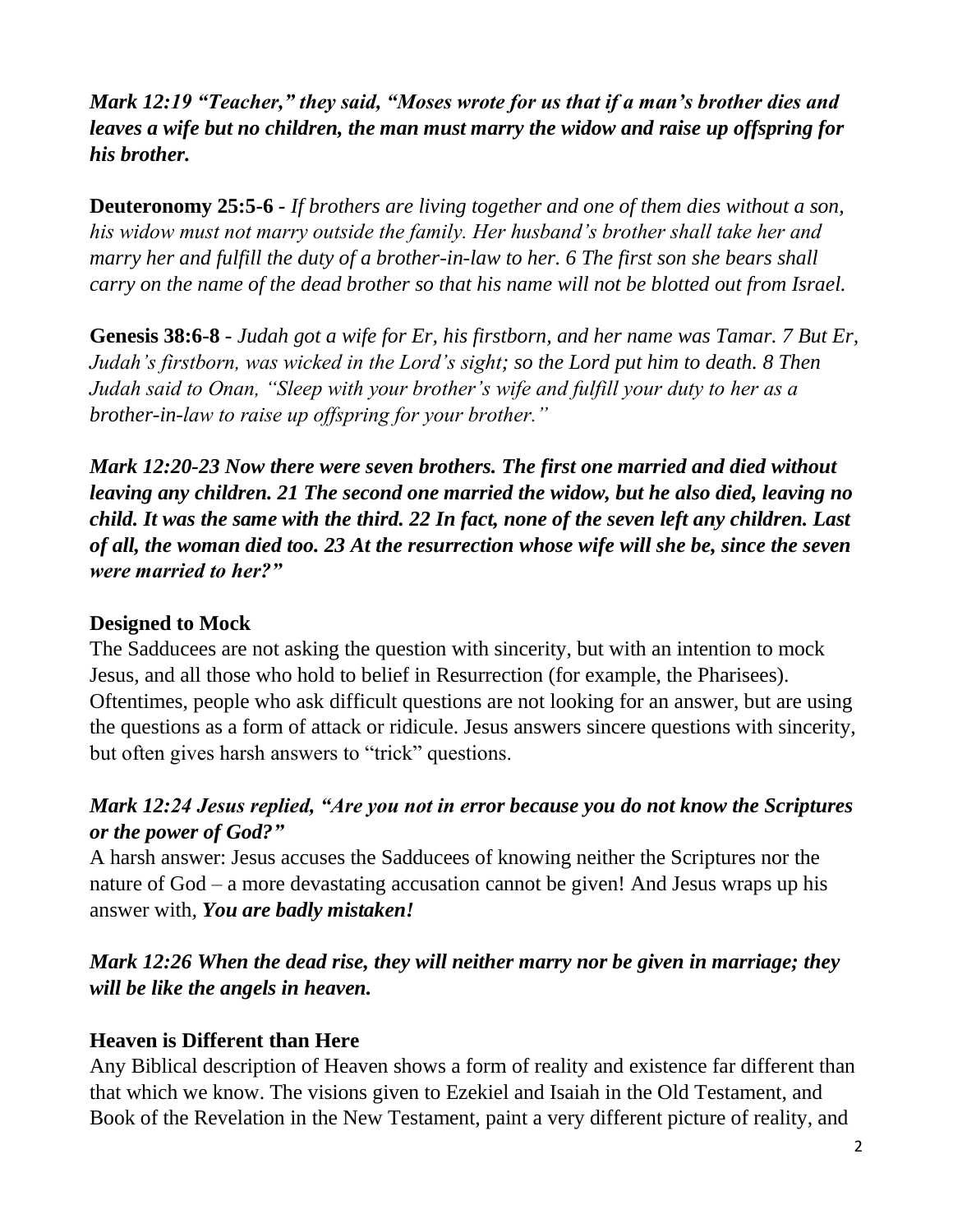are obviously at a lack for words. Even the Apostle Paul, when speaking of the Resurrection, says, "We shall all be changed." But rest assured – it will be good!

Jesus tells us that even marriage, which was understood as primarily for the production of a family, would no longer be required, as there would be no longer the need to reproduce to replace those who had died. As those in heaven will be eternal, offspring would no longer be necessary.

*Mark 12:26-27 Now about the dead rising—have you not read in the Book of Moses, in the account of the burning bush, how God said to him, 'I am the God of Abraham, the God of Isaac, and the God of Jacob'? 27 He is not the God of the dead, but of the living. You are badly mistaken!"*

Jesus uses an argument not from the books which the Sadducess regard as secondary, but from their primary source – the Five Books of Moses – particularly, God's revelation to Moses at the Burning Bush in Exodus 3:4-6:

Exodus 3:4-6 *God called to him from within the burning bush, "Moses! Moses!" And Moses said, "Here I am." 5 "Do not come any closer," God said. "Take off your sandals, for the place where you are standing is holy ground." 6 Then he said, "I am the God of your father, the God of Abraham, the God of Isaac and the God of Jacob."* 

Jesus' point is that God is speaking in the "present tense," as though the Patriarchs, long buried, nevertheless are alive in the presence of God – otherwise, God would have said, *"I was the God of Abraham, Isaac and Jacob."* God, the creator of life, is not the God of the dead, but the living.

# *Mark 12:28 One of the teachers of the law came and heard them debating. Noticing that Jesus had given them a good answer, he asked him, "Of all the commandments, which is the most important?"*

# *"Most Important," not "Only Important"*

This teacher is not asking which laws need to be obeyed and which can safely be ignored. He is asking, "What is the fundamental premise of the law on which all the individual commands depend?" In other words, is there a commandment out of which all other commandments flow? But don't forget the others!

*Mark 12:29-31 "The most important one," answered Jesus, "is this: 'Hear, O Israel: The Lord our God, the Lord is one. 30 Love the Lord your God with all your heart and with*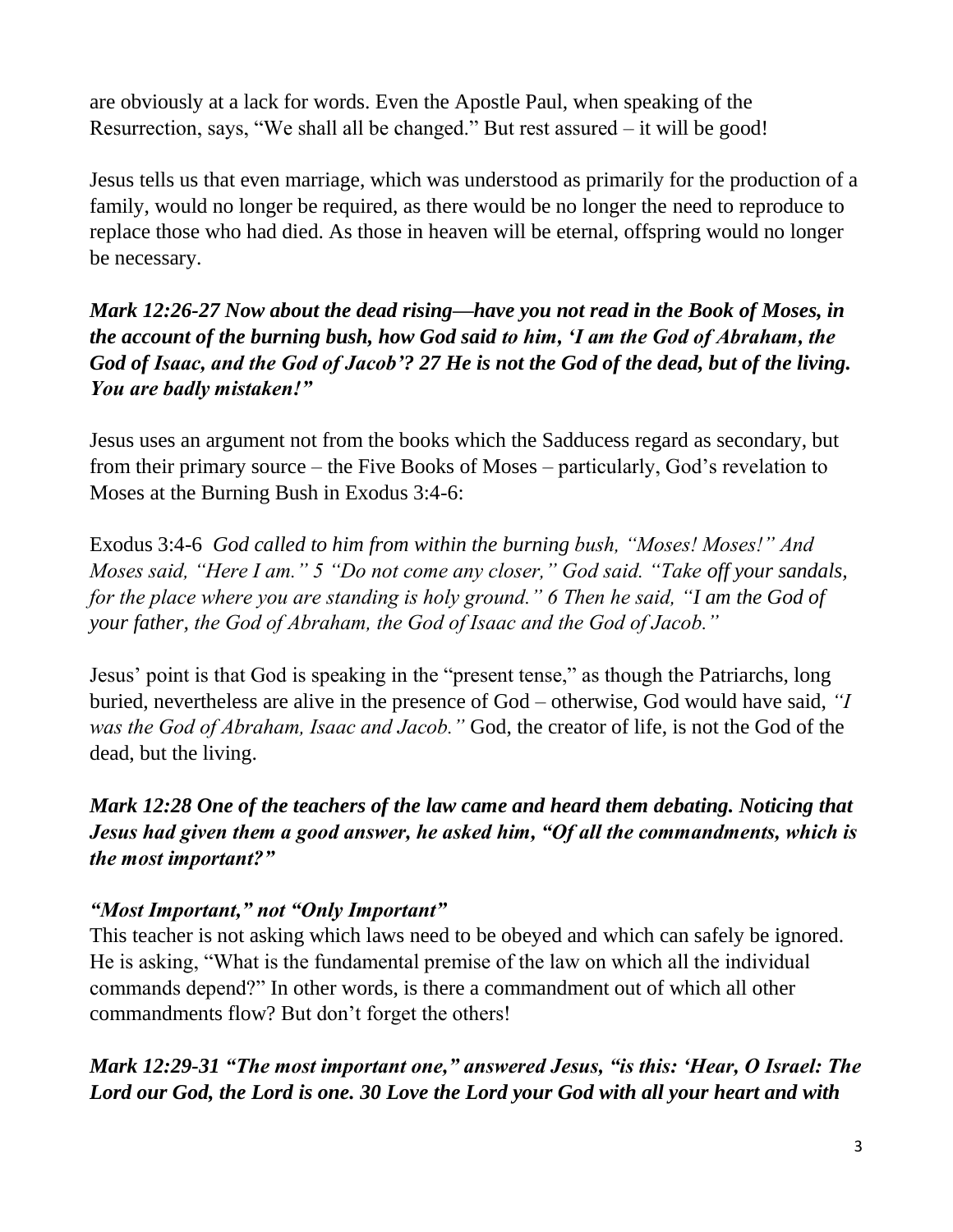# *all your soul and with all your mind and with all your strength.' 31 The second is this: 'Love your neighbor as yourself.' There is no commandment greater than these."*

#### *Deuteronomy, Leviticus*

Jesus' answers take into account the presence of the Sadducees, in that he quotes from the Torah, which they regard as authoritative. The "commandments" Jesus quotes not from the Ten Commandments, which we might expect, but from Deuteronomy and Leviticus. The first quote is known as the Shema, or "Hear" from Deuteronomy 6:4-9:

*Hear, O Israel: The Lord our God, the Lord is one. Love the Lord your God with all your heart and with all your soul and with all your strength. These commandments that I give you today are to be on your hearts. Impress them on your children. Talk about them when you sit at home and when you walk along the road, when you lie down and when you get up. Tie them as symbols on your hands and bind them on your foreheads. Write them on the doorframes of your houses and on your gates.*

The second, from Leviticus 19:18, appears in a chapter of various laws, covering anything from how to cut your hair to avoiding tattoos, from showing respect to the elderly to using honest scales, from providing for the poor to not bearing a grudge. Here is the verse in context:

*Leviticus 19:15-18 "'Do not pervert justice; do not show partiality to the poor or favoritism to the great, but judge your neighbor fairly. 16 "'Do not go about spreading slander among your people. "'Do not do anything that endangers your neighbor's life. I am the Lord. 17 "'Do not hate a fellow Israelite in your heart. Rebuke your neighbor frankly so you will not share in their guilt. 18 "'Do not seek revenge or bear a grudge against anyone among your people, but love your neighbor as yourself. I am the Lord.*

The Apostle Paul demonstrates that this teaching is continued on in the early church: Romans 13:9-10 *The commandments, "You shall not commit adultery," "You shall not murder," "You shall not steal," "You shall not covet," and whatever other command there may be, are summed up in this one command: "Love your neighbor as yourself." 10 Love does no harm to a neighbor. Therefore love is the fulfillment of the law.*

**Jesus' brother James affirms this***: James 2:8 If you really keep the royal law found in Scripture, "Love your neighbor as yourself," you are doing right.* **And John***: 1 John 4:7-8 Dear friends, let us love one another, for love comes from God. Everyone who loves has been born of God and knows God. 8 Whoever does not love does not know God, because God is love.*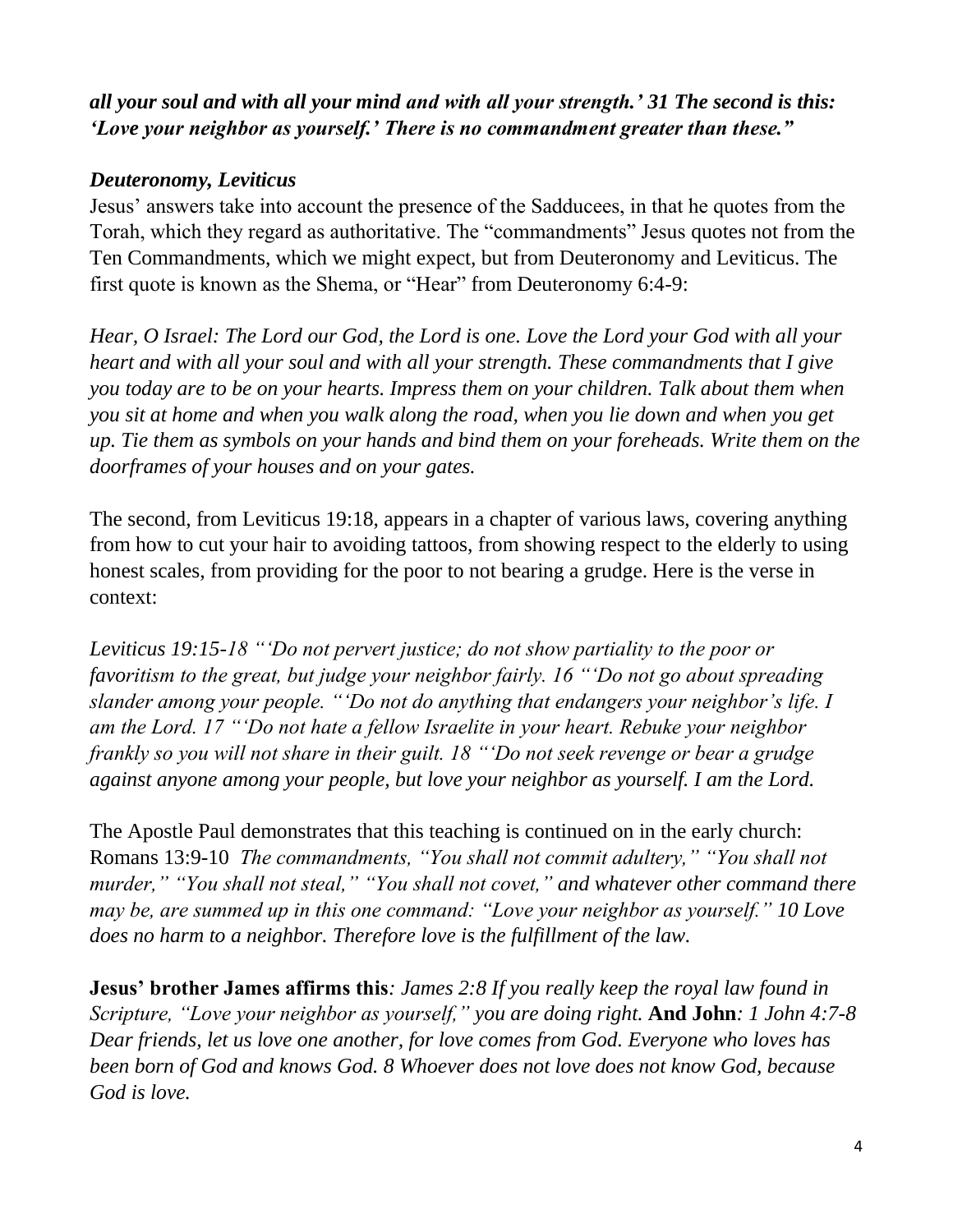# *Mark 12:32-33 "Well said, teacher," the man replied. "You are right in saying that God is one and there is no other but him. 33 To love him with all your heart, with all your understanding and with all your strength, and to love your neighbor as yourself is more important than all burnt offerings and sacrifices."*

There is a funny component to this answer that is easy to miss. The man, introduced to us as "a teacher of the law," is placing himself above Jesus in commending him for being correct. Imagine saying to Jesus, "You answered correctly!" In saying the answer is greater than all burnt offerings and sacrifices, the man places himself in conflict with the Sadducees, who would strongly disagree!

### The teacher quotes the Prophet Samuel:

*1 Samuel 15:7 22 - "Does the Lord delight in burnt offerings and sacrifices as much as in obeying the Lord? To obey is better than sacrifice, and to heed is better than the fat of rams.*

# *Mark 12:34 When Jesus saw that he had answered wisely, he said to him, "You are not far from the kingdom of God." And from then on no one dared ask him any more questions.*

Jesus restores the proper balance in the relationship between himself and the teacher, in evaluating the teacher's response, and deeming it wise. But why is the man "not far from the Kingdom of God?" In his response to Jesus, he recognises Jesus as correct, but still considers himself equal to Jesus in authority – not as subject to Jesus' lordship.

This interaction wrapped up Jesus' Q and A challenges from the authorities. Time after time, they have been bested by Jesus, who is winning over more and more of the crowd. From this point on, Jesus will be unchallenged by the Temple authorities. They can't win against him, so they'll do away with him entirely.

# *Mark 12:35-37 While Jesus was teaching in the temple courts, he asked, "Why do the teachers of the law say that the Messiah is the son of David? 36 David himself, speaking by the Holy Spirit, declared: "'The Lord said to my Lord: "Sit at my right hand until I put your enemies under your feet."' 37 David himself calls him 'Lord.' How then can he be his son?" The large crowd listened to him with delight.*

This somewhat obscure passage would have been of great relevance to the people of the day. Remember, Jesus is being proclaimed as "Son of David;" how then can he be greater than David? Let alone, "Lord?" Note that Jesus asks this question himself; the authorities have given up asking!